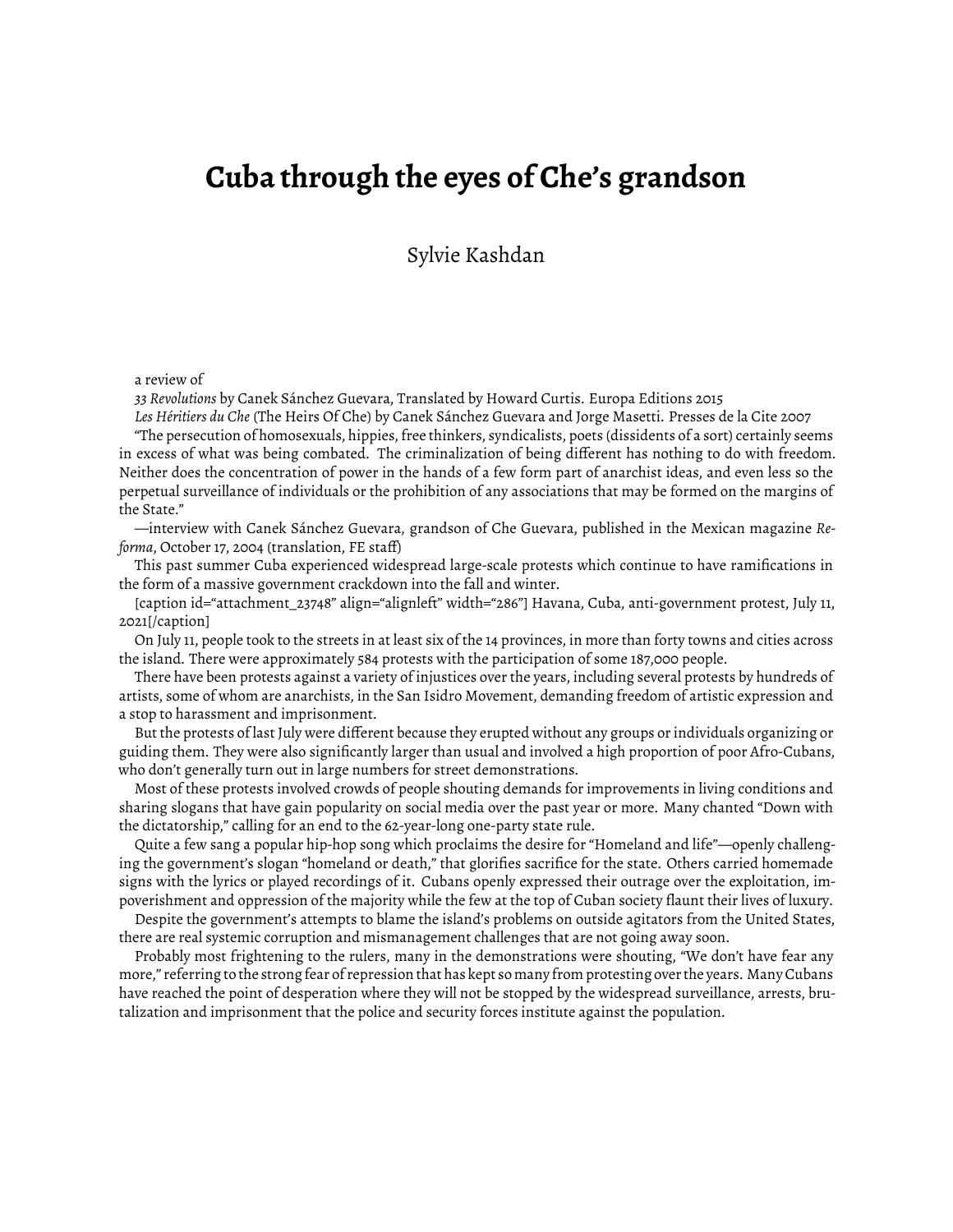The novel *33 Revolutions* by Canek Sánchez Guevara, offers a discerning and emotional glimpse into the life of ordinary Cubans under the authoritarian communist regime.

For those who can read Spanish or French, the non-fiction Heirs of Che (*Les Héritiers du Che*) enhances understanding of both Canek's novel and the lived reality. I hope this book will be translated into English so more people can read it.

Hilda Beatriz Guevara, Che's oldest daughter, and Alberto Sánchez, a Mexican leftist, were married in Cuba. Canek, her first child, was born there in 1974.

When Canek was six, his parents took him to Italy, Spain and then Mexico. He and his mother returned to Cuba in 1986 when he was twelve.

In *Heirs of Che*, Canek relates the excitement and hope the return to Cuba initially inspired in his twelve-year-old self. But as a budding teenager who grew up in a leftist family outside Cuba, he learned the importance of asserting workers' rights to demand improvements in pay and working conditions, to strike, and to protest against social and economic inequalities and injustices.

He also got a taste of metropolitan culture, including punk music, movies, literature and personal selfexpression. Canek was unpleasantly surprised by the Cuban regime's legal restrictions and informal limitations on music and art, creative writing, news reporting, clothing and even hair styles. There also came the recognition of the extreme economic and social inequalities maintained and newly created by the regime, including the comfortable houses, restaurants, exclusive clubs and stores with food, clothing, furniture, and other luxuries only open to highly placed Cuban government and party functionaries and their families, along with foreign diplomats and tourists.

As the grandson of Che Guevara, Canak got to know many of the children of the elite and to visit exclusive clubs and homes. But, he also made friends with ordinary Cubans who shared his interests in music, art and literature.

Through his teenage Cuban friends, he became aware of government policies against LGBTQ people, Afro-Cubans, and those viewed as cultural rebels like himself.

He was disgusted by "the criminalization of difference, the means of persecution of homosexuals, hippies, free thinkers, trade unionists and poets" and the installation of "a socialist bourgeoisie…falsely proletarian."

The novel, *33 Revolutions*, tells a tale of unrequited hope and frustrated desire, both personal and social. It weaves together the realities and dreams of individuals and society, the personal and the political, on the island of Cuba where idealism has been ground down to empty sloganeering evoking the repetition of the deteriorated sounds of an old worn-out 33-rpm vinyl record, thus the novel's title. This theme is repeated throughout the novel, utilizing different aspects of life.

The main character is a young, unnamed Afro-Cuban man who attempts to live up to the expectations of his father, his teachers, the Party and the state. But he is unable to find satisfaction either in work or love by the path prescribed.

His father came from a poor Afro-Cuban peasant background, while his mother was a city girl. Both his parents were enthusiastic supporters of the Revolution. After the Castro takeover in 1959, his father was rewarded with a bureaucratic job in the agrarian sector. However, after years of dedicated service he was falsely accused of misappropriation of funds, and became so upset and humiliated by this injustice that he died of a stroke-or a broken heart.

Even before his father's humiliation and death, the young protagonist was becoming aware of the choking and degrading constraints of the everyday world around him. Out of curiosity, he began reading books of all sorts and dreaming about the world outside the narrow confines of life as he found it. But this led him to be acutely aware of the repetitious constraints of the society he actually inhabits.

The protagonist's job at a government ministry is tedious and boring, requiring "checking and stamping papers, signing memos, writing reports, making copies, putting up with the manager, and not much more." Ground down between nightmares and passions, he loses fear, but a way out isn't easy.

In the non-fiction *Heirs of Che*, Canek tells us of his discomfort and intense aversion to the conformity required of children and adults in Cuba.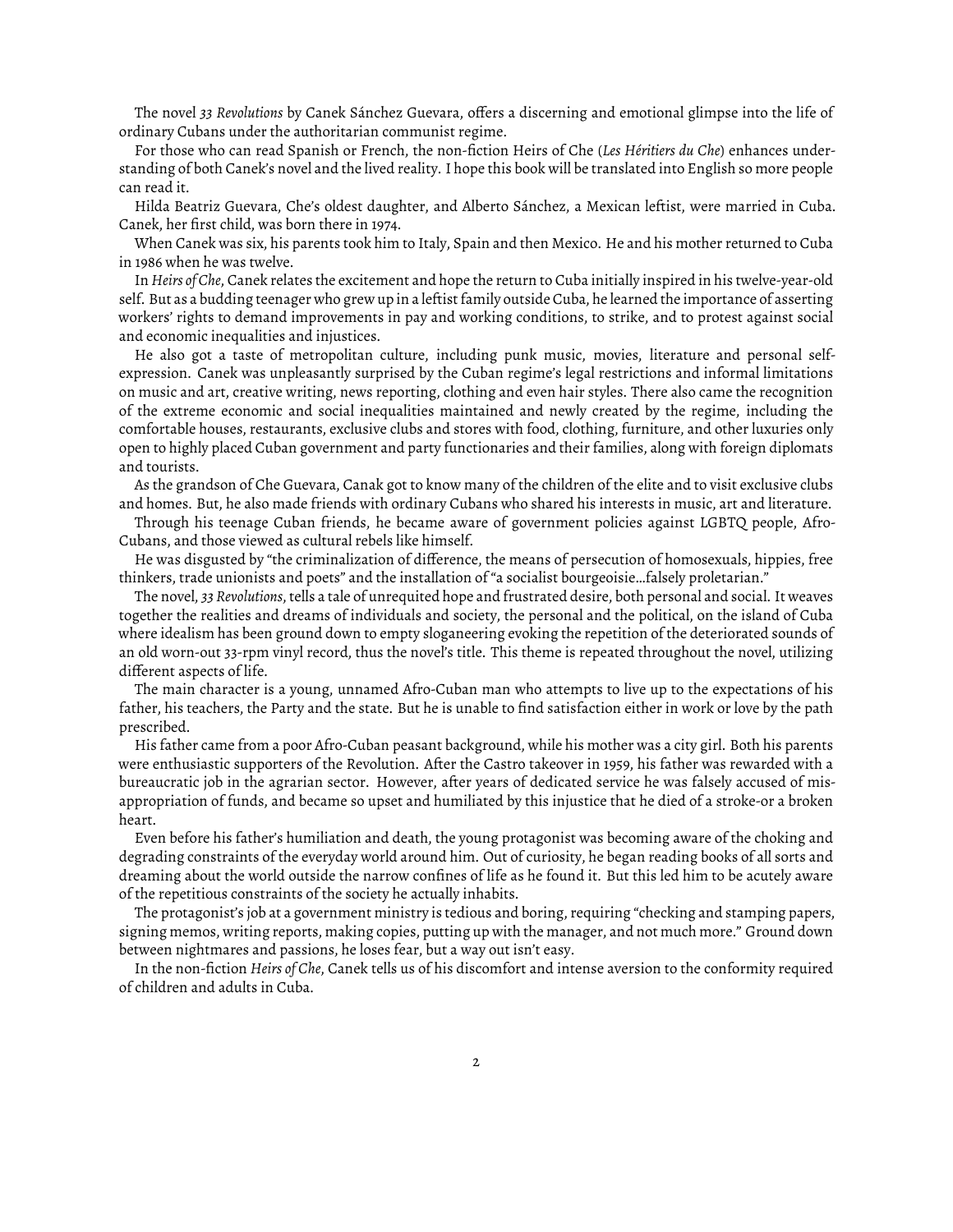At about 15 or 16, Canek decided to undertake a serious reading of his grandfather's essay, "Socialism and Man in Cuba." In school, he had only had to memorize a few passages. He became deeply disturbed by Che's description of youth, as particularly important "because it is the malleable clay with which we can build the new man."

Canek immediately recognized that despite being a rebel in his own time Che wanted to require all youth to submit to manipulation from above and to sacrifice their own individual social, political or aesthetic or artistic impulses to what the Party and the State thought best. Canek understood this as the basis of the social order that was oppressing him and so many others.

Because Che was his grandfather, even without ever having known him, Canek wanted to be comforted and reassured by him. He loved Che as a grandfather but "felt hurt and humiliated…like a lab rat, and, even worse, caught in a failed experiment."

This understanding led Canek to develop outspoken anarchistic criticisms of the regime. It became clear that there would be no happy future for him in Cuba. He found it necessary to leave at the age of 22 in 1996. He returned to Mexico.

Canek Sánchez Guevara was able to develop his talents as a musician, photographer, graphic designer, and writer. He became an anarchist as a young adult and devoted much of his writing to challenging the myths of the one-party dictatorship in Cuba.

He died prematurely in 2015 at the age of 40 while undergoing heart surgery.

Sylvie Kashdan is a member of the *Fifth Estate* editorial collective.

FE Note: A short biography of Canek Sánchez Guevara by Nick Heath is available on the Anarchist Library site **theanarchistlibrary.org**.

Also, see the FE archives at fifthestate.org for articles about Che Guevara on how the publication's perception of him changed from when his image adorned covers in the 1960s, to recent more realistic portraits of him closer to his grandson's view. Click on Search at the top of any page to find articles in the archive that discuss Guevara.